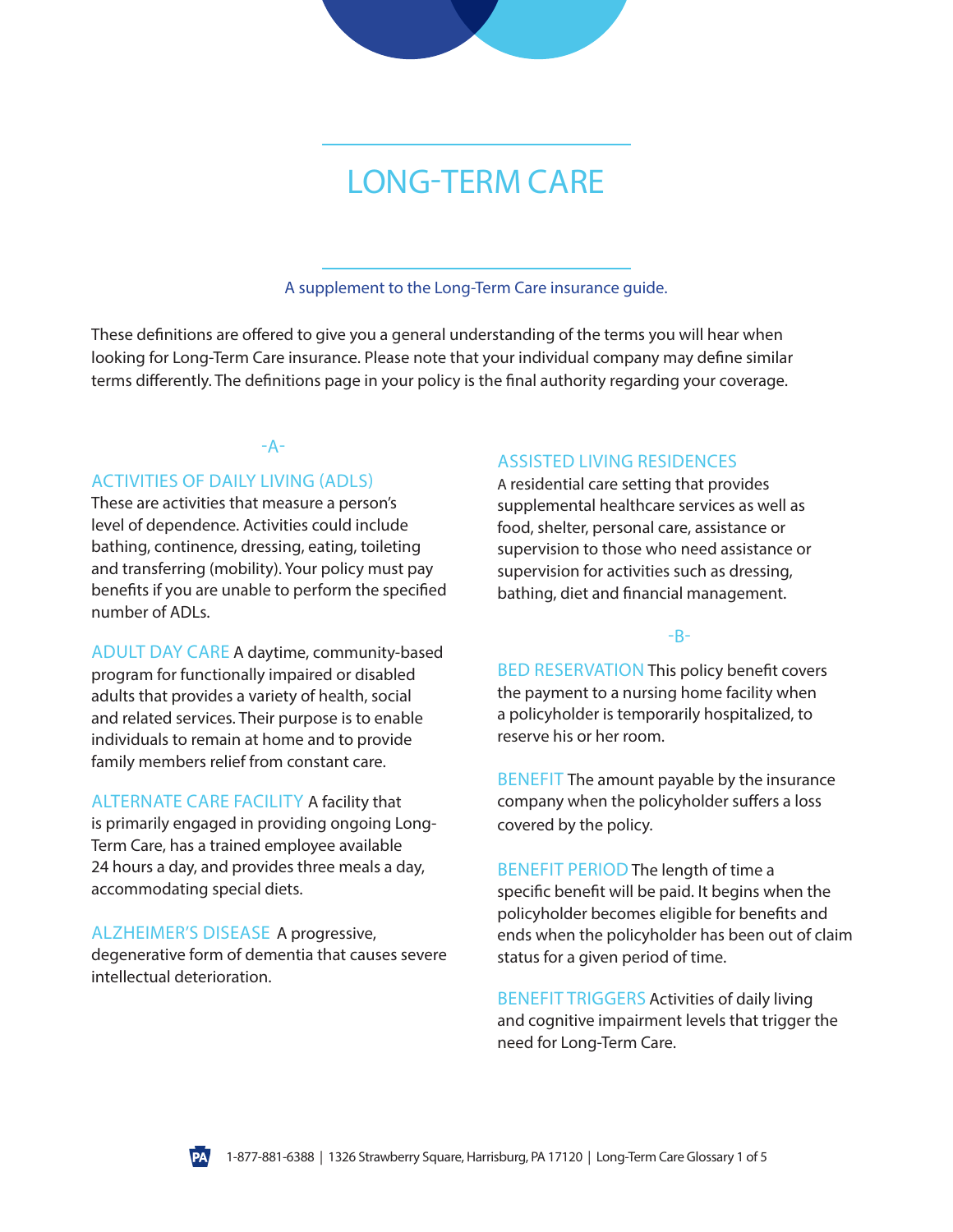# -C-

## CHRONICALLY ILL INDIVIDUAL

A person who has been certified by a licensed healthcare practitioner as being unable to perform at least two activities of daily living (ADLs) for at least 90 days due to a loss of functional capacity or requiring substantial supervision to protect the individual from threats to health and safety due to severe cognitive impairment.

#### COGNITIVE IMPAIRMENT A Long-Term

Care insurance policy must pay for services when a deficiency in a person's short or longterm memory requires substantial supervision to maintain the safety of the policyholder and those around them. A doctor must certify cognitive impairment.

## COMPANY CARE COORDINATOR

A professional who can work with you and your family to determine the appropriate plan of care. In most cases, the coordinator must be approved or recommended by the insurance company.

CUSTODIAL CARE Care to help individuals meet personal needs such as bathing, dressing and eating. Someone without professional training may provide this service.

#### -D-

DAILY BENEFIT The amount of insurance benefits that a policy will pay per day for covered Long-Term Care expenses.

## -E-

ELIMINATION PERIOD A type of deductible; the number of days the individual must pay out of pocket for covered services before the insurance company will begin to make payments. The longer the elimination period, the lower the premium.

EMERGENCY SYSTEMS Includes but is not limited to installation and monthly service of a medical alert system and local services by a licensed ambulance.

EXTENDED CARE FACILITY Synonym for Assisted Living Facility.

#### -F-

FREE-LOOK A period of 30 days from time of policy delivery in which you may look over the features of your policy and, if dissatisfied, return the policy for a full refund of the premium.

## -G-

## GUARANTEED PURCHASE OPTION (GPO)

This benefit guarantees a policyholder the right to purchase additional units of a daily benefit.

#### GUARANTEED RENEWABLE A policy

that cannot be cancelled and must be renewed by the company at the end of its term, unless benefits have been exhausted. The company cannot change the coverage or refuse to renew the coverage for anything but non-payment of premium.

#### -H-

HIPAA "Health Insurance Portability and Accountability Act." Federal legislation passed in 1996 that allows, under specified conditions, for Long-Term Care policies to be qualified for certain tax benefits.

HOME HEALTHCARE (HHC) Services include but are not limited to: part-time skilled nursing care, speech, physical or occupational therapy, homemaker services, home health aide, assistance with activities of daily living (ADLs), adult day care, personal care, hospice services and respite care.

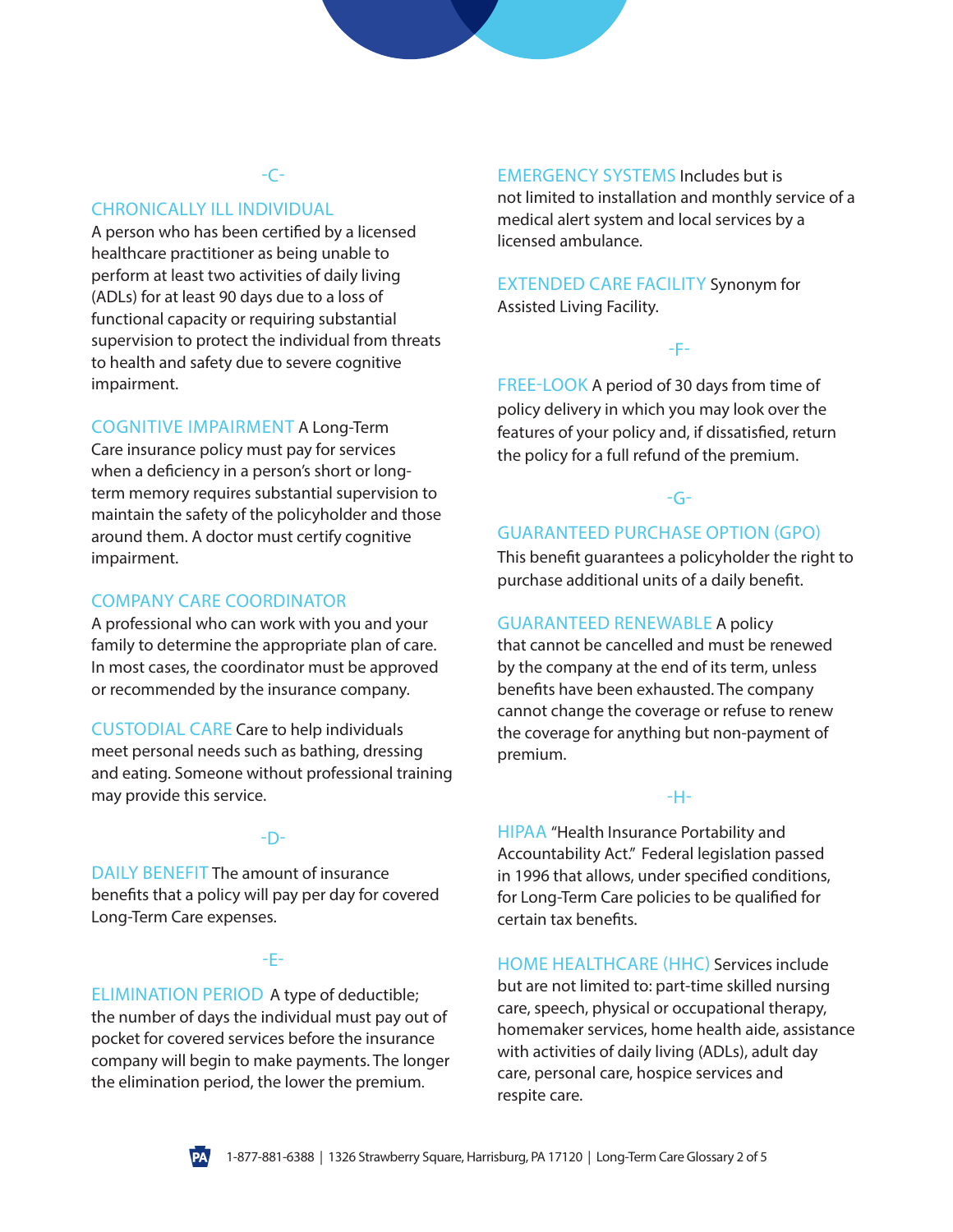HOMEMAKER SERVICES Basic domestic services that are provided at home to assist a person with chronic illness or disability to remain at home and as independent as possible. Services include housekeeping, cooking, transportation, shopping and bathing.

HOSPICE Care that is provided by a public agency to terminally ill patients and their families that emphasizes patient comfort rather than cure. Addresses emotional needs such as coping with pain and death.

#### -I-

## INCURRED PAYMENT DISBURSEMENT

This payment method will pay less than the daily maximum if the actual cost for services is less. For instance, if the policy has a \$100 daily benefit, but the actual expenses are only \$80 a day, the policy would only pay \$80 a day.

#### INDEMNITY PAYMENT DISBURSEMENT

This payment method will pay the actual dollar amount of the benefit, regardless of the cost of services. For example, if the policy has a \$100 Daily Benefit, the policy would pay \$100, even if the actual cost of the service rendered were \$75 or \$125.

INFLATION PROTECTION Allows policyholder to increase insurance benefits over time to offset higher service costs associated with inflation.

INTERMEDIATE CARE Occasional nursing and rehabilitative care that must be based on a doctor's orders and can only be performed by, or under the supervision of, skilled medical personnel.

renewal premium is not paid.

-M-

MEDICAL ASSISTANCE A joint federal/state program that pays for healthcare services for those with low incomes or very high medical bills relative to income and assets.

MEDICARE The federal program providing hospital and medical insurance to people age 65 or older and to certain ill or disabled persons. Benefits paid for nursing home and home healthcare services are limited.

#### -N-

NON TAX-QUALIFIED POLICY Policyholders cannot claim tax deductions for Long-Term Care premiums on non tax-qualified plans.

NON-CANCELABLE POLICIES Insurance contract that cannot be cancelled. Also, the insurance company cannot change the rates.

NON-FORFEITURE BENEFIT Insurance feature that, upon voluntary termination of premiums, allows the full daily benefit to be paid for a shortened benefit period.

NURSING HOME CARE (NHC) Care received in a licensed nursing facility.

#### -O-

## OUTLINE OF COVERAGE (OC) Provides a

very brief description of the important features of the policy. You should compare this outline of coverage to outlines of coverage for other policies. This is not an insurance contract.

#### -P-

## PARTNERSHIP PROGRAMS Allows

policyholders to go on Medical Assistance with a higher level of assets and/or income than would otherwise be allowed.

## -L-

LAPSE The termination of a policy when a

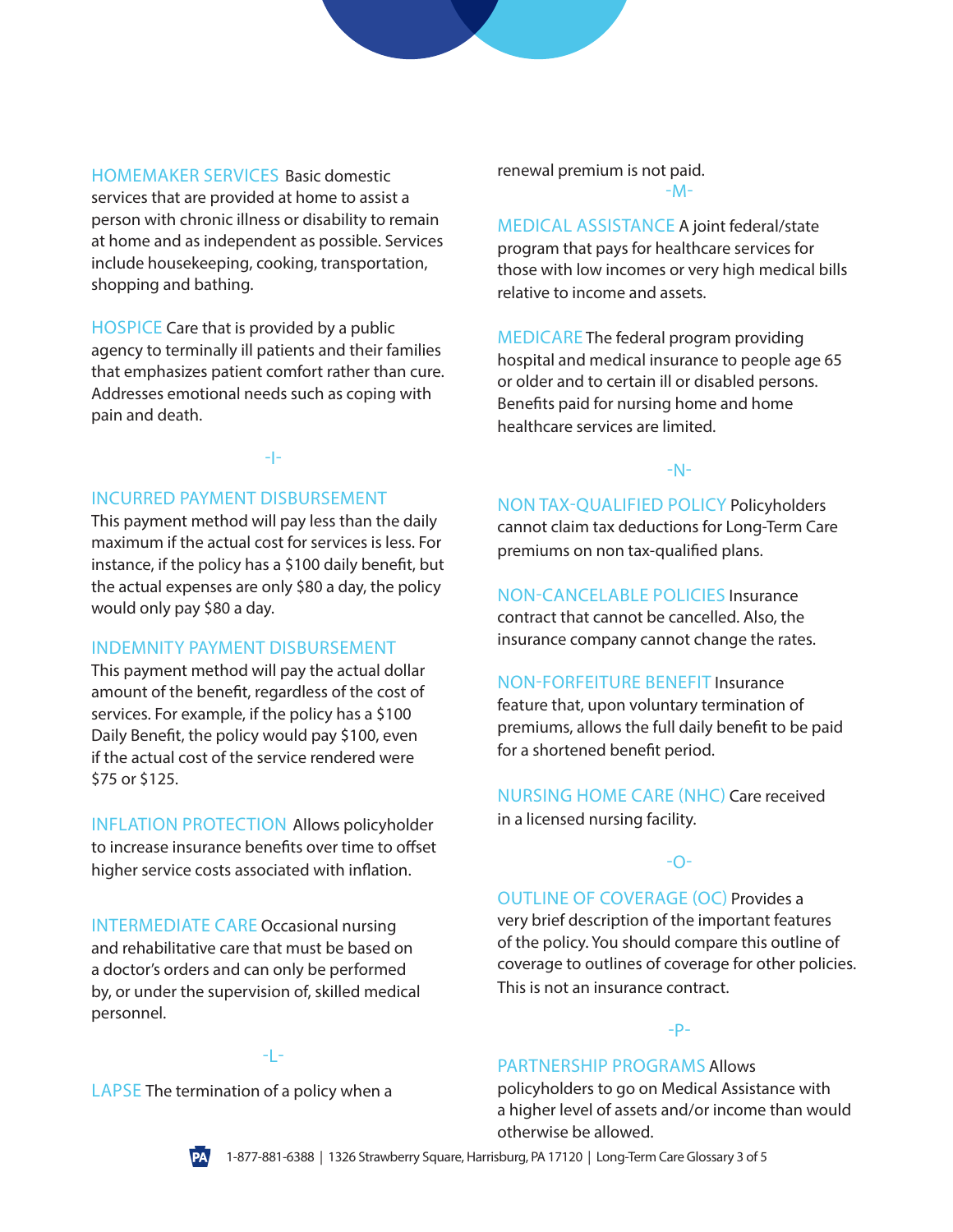PERSONAL CARE HOME A residential care setting that provides food, shelter, personal care, assistance or supervision to those who need it for activities such as dressing, bathing, diet and financial management.

POLICY FORM NUMBER A unique number used for policy identification.

PRE-EXISTING CONDITION A medical condition, illness or disability that existed before a person purchased an insurance policy.

PREMIUM The amount paid by the policyholder in return for protection against financial loss due to occurrence of an event.

#### PREMIUM REFUND UPON DEATH

This provision refunds to your beneficiaries any excess of premiums that you paid over benefits that you may have received. In some policies, the provision is limited to deaths prior to a specified age, such as 65.

# $O-$

## QUALIFIED PARTNERSHIP POLICY

A Long-Term Care insurance policy that protects assets of the policyholder if Medical Assistance ends up paying for some of the policyholder's Long-Term Care. The policy also has beneficial tax treatment. Required inflation protection features protect younger purchasers from increases in expenses caused by inflation.

#### -R-

**RESCIND** When the insurance company voids or cancels a policy.

RESPITE CARE Short-term care to a dependent individual to alleviate stress and relieve family caregivers.

#### RESTORATION OF BENEFITS Once a

policyholder is treatment-free for at least six consecutive months, benefits already paid will be ignored in determining the lifetime maximum benefit for future Long-Term Care facility stays.

RETURN OF PREMIUM (ROP) A non-forfeiture benefit that is pre-defined to return a certain portion of premiums paid at a time when premium payments cease. Usually, any claims paid are deducted from ROP.

## -S-

SHORTENED BENEFIT RIDER Insurance feature that, upon voluntary termination of premiums, allows the full daily benefit to be paid for a shortened benefit period.

SKILLED NURSING CARE Daily nursing and rehabilitative care that can be performed only by, or under the supervision of, skilled medical personnel. The care received must be based on a doctor's orders.

#### -T-

TAX-QUALIFIED POLICY Plans that allow policyholders to deduct their Long-Term Care insurance premiums as medical expenses on their income tax return, up to a specified amount.

THIRD-PARTY NOTIFICATION This is a benefit that allows a friend, relative or other person to be notified if the policy is about to lapse for non-payment of premium. This is particularly beneficial when the policyholder suffers from a cognitive impairment.